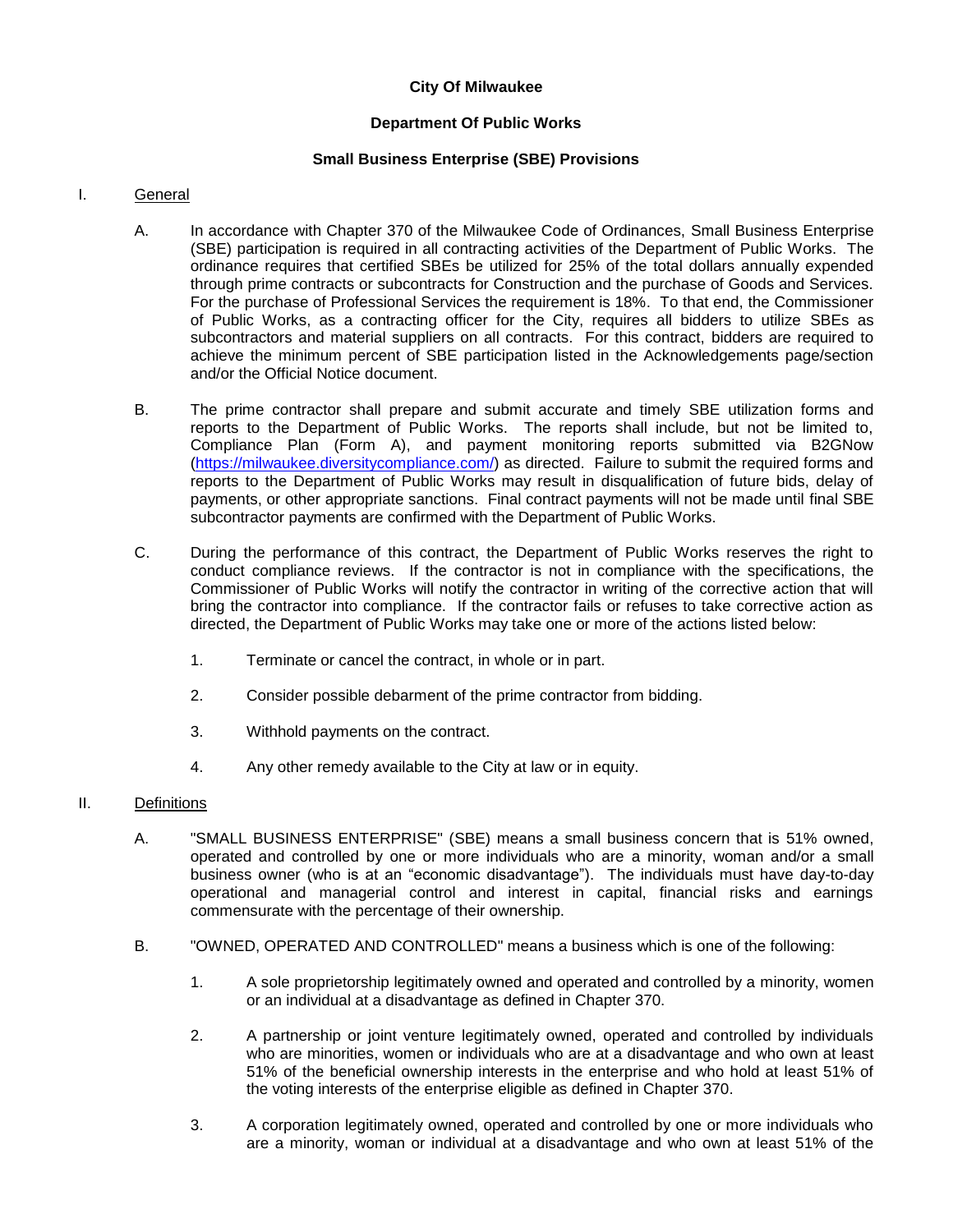outstanding shares and who hold at least 51% of the voting interests of the corporation eligible as defined in Chapter 370.

### III. SBE Utilization Requirements

- A. Each prime contractor shall utilize SBE to the minimum percent listed in the Acknowledgements section/page and or Official Notice Document for this contract. Note that the prime contractors shall be required to attain SBE participation on their base bid excluding specified allowances, alternatives, and change orders. SBE commitments relative to contract award shall be based upon the approved SBE Compliance Plan (Form A).
- B. The determination of SBE utilization shall be based on the following criteria:
	- 1. The firms identified as SBE by the prime contractor on the SBE Compliance Plan (Form A) must be certified by the Office of Equity and Inclusion prior to bid opening.
	- 2. The prime contractor shall be credited for the entire expenditure to SBE firms only if all of the identified scope of work is performed directly by the certified SBE firm.
	- 3. The prime contractor shall be credited for the entire expenditure to SBE manufacturer only if the manufacturer produces goods from raw materials or substantially alters them for resale. Only 20% of the SBE goals may be expended for SBE suppliers that do not manufacture products they supply.
	- 4. The prime contractor shall count toward the SBE requirement only those payments to SBEs who perform a commercially-useful function in the actual performance of the contract. While that generally means an SBE should be engaged in direct contract work, a "commercially-useful function" may also include management of a third tier subcontractor. For example, while an SBE trucking subcontractor is always expected to perform some direct work on the project, in some cases it may become necessary to subcontract work out to one or more third tier subcontractors. If a third tier subcontractor is also an SBE, the full amount of the work performed by that third tier SBE can be counted toward SBE participation. However, if the third party subcontractor is not an SBE, the prime contractor may only count 20% of the amount being subcontracted to the third tier non-SBE subcontractor. SBEs are required to notify the Department of Public Works if they subcontract out work so that the Department can determine how much, if any, of the subcontracted work can be counted toward the SBE requirement. The Commissioner of Public Works will make the final determination and evaluation of whether the SBE is performing a commercially-useful function.
- C. The contractor, by signing and submitting a bid, certifies that the contractor understands the provisions of Chapter 370 and knows of and intends to comply with them. The completed SBE Compliance Plan (Form A) must be submitted by the apparent low bid contractor with the bid and is an element of bid responsiveness. Incomplete SBE Compliance Plans (Form A) or inaccurate SBE Compliance Plans will not be accepted and will render the bid unresponsive.
	- 1. Information on Form A shall include, but not be limited to:
		- a. The names, addresses, telephone numbers, copy of City of Milwaukee SBE Certification, SBE Certification designation and contact person names for the certified SBE contractors that will participate on the project as subcontractors or suppliers;
		- b. A description of the scope of work to be performed by the SBE on this project; and
		- c. The SBE contractor dollar value(s) and corresponding percentages that the dollar values represent of the total contract amount.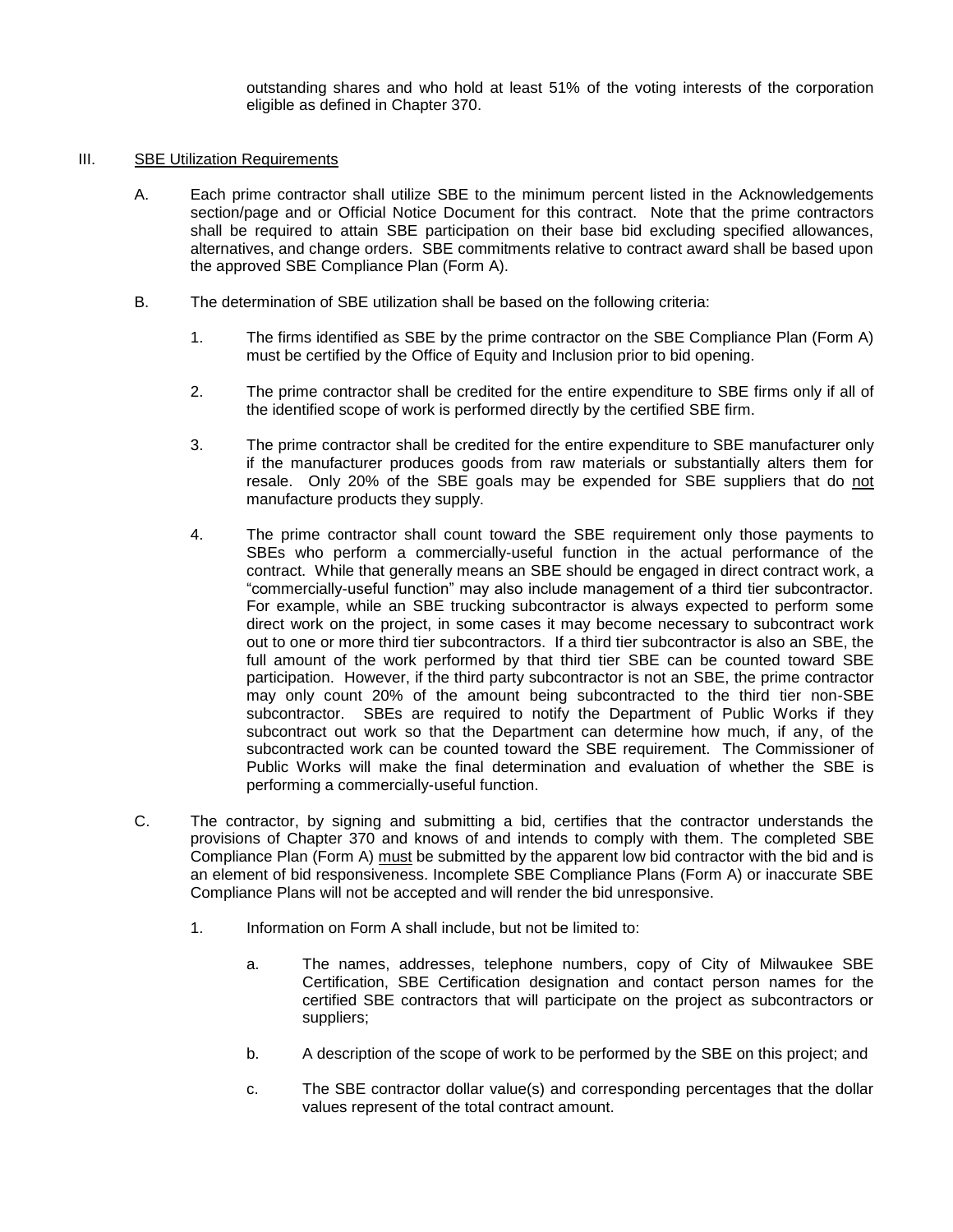- 2. Listing an SBE on the Compliance Plan (Form A) shall constitute a representation that the contractor has communicated directly with the SBEs listed. If awarded the contract, the bidder will enter into a subcontract with the firm for the portion of the work listed.
- 3. SBE participation is an element of bid responsiveness. Failure to meet the specified SBE requirements will render the bid unresponsive. The contract may then be awarded to the next apparent low bidder. Under certain circumstances, failure to meet specified SBE requirements after submission of an apparent low bid may result in surrender of the bidder's bid bond.
- 4. Only SBEs that have been certified by the Office of Equity and Inclusion may be listed on the SBE Compliance Plan (Form A) and counted towards the percentage requirements on this project. A listing of the currently City certified SBE firms is maintained at:

Office of Equity and Inclusion 200 East Wells Street City Hall, Room 606 Milwaukee, Wisconsin 53202 Phone: (414) 286-5553 FAX: (414) 286-8752 city.milwaukee.gov/oei oei@milwaukee.gov

- D. After execution of the contract, if for any reason an SBE cannot perform, the prime contractor shall contact the Commissioner of Public Works for approval to substitute another certified SBE firm. The prime contractor must submit a written request for substitution which specifies the reasons for the request. Approval must be obtained prior to making substitutions. Any difference in the cost occasioned by such substitution shall be borne by the prime contractor. If the prime contractor cannot find another certified firm to do the work at a comparable price, a non-SBE firm may be substituted with the approval of the Commissioner of Public Works.
- E. If the prime contractor has a problem in meeting the SBE requirements or if any other problems relative to SBE(s) arise during the completion of this project, the prime contractor shall immediately contact the Commissioner of Public Works.
- F. Certification from programs other than the Office of Equity and Inclusion is neither accepted by the City of Milwaukee nor do they have any bearing whatsoever on the eligibility criteria established by the City of Milwaukee.
- G. Right to Appeal.

All contracts awarded under ss.7-14-2 and 7-22 of the City Charter shall be awarded by the Commissioner of Public Works to the lowest responsible bidder determined in accordance with applicable City ordinances for participation of the Office of Equity and Inclusion. Following the opening of any bid involving a determination under applicable City ordinances for participation of SBE, the Commissioner of Public Works shall make a written recommendation as to the lowest responsible bidder and notify all bidders by publication in an official City newspaper as to the content of the written recommendation. Any bidder who objects to the recommendation on grounds of determinations made under applicable City ordinances for participation of SBE may appeal the recommendation on such grounds by filing a written appeal with the Commissioner of Public Works within five (5) working days of the date of publication. The appeal shall state the specific objection to the recommendation, include supporting documentation and specify an alternative recommendation. The Commissioner of Public Works shall schedule a hearing before an appeals committee consisting of the Chair of the Economic Development Committee or the Chair's designee, a member of the Economic Development Committee selected by the Chair and the Director of the Office of Equity and Inclusion to be held within five (5) days of receipt of the appeal. The Committee shall have authority by majority vote to affirm or set aside the recommendation of the Commissioner of Public Works and its decision in this regard shall be final. In the event a timely appeal, meeting the requirements above is not filed, or the Committee affirms